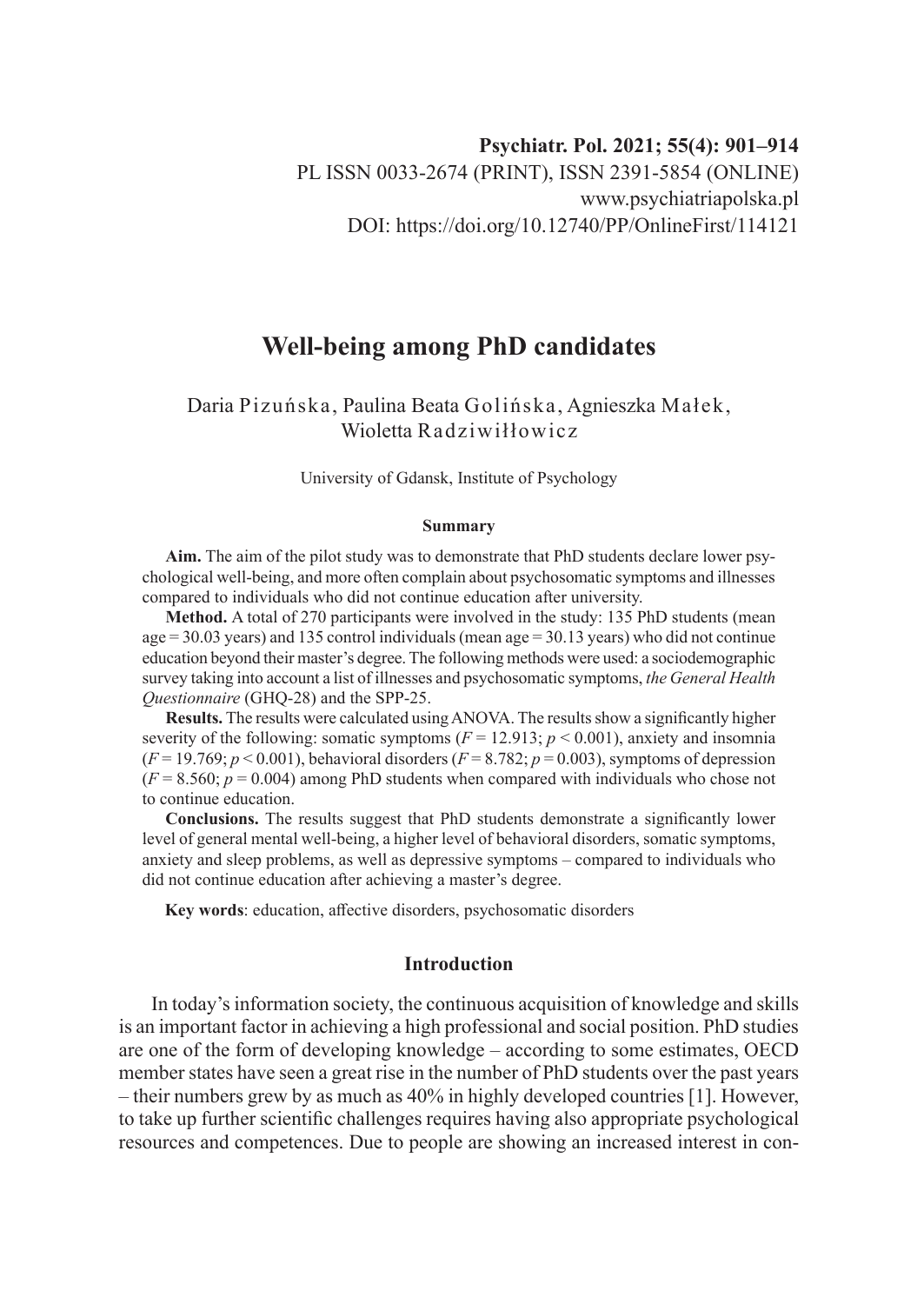tinuing education after their master's degree, more and more researchers are focusing on the risks associated with pursuing academic careers [2, 3]. Studies show that PhD students are especially vulnerable to affective disorders [4]. So far, studies have shown that the quality of life in PhD students is much lower compared to those who did not continue education [5, 6]. Postgraduates declare higher levels of experienced stress, more often complain about health problems (mainly recurrent respiratory infections) and mental health issues [7–9].

Hughes [10] demonstrated that postgraduate students have a tendency to negativity and a pessimistic perception of reality. When compared to individuals who did not continue education, they manifest difficulties in maintaining social relationships and in engaging in various social activities [8, 11]. Weakened psychophysical functioning negatively impacts scientific undertakings, lowers one's motivation and an ability to attain both short – and long-term goals [12]. This is important, as delaying gratification is one of key capabilities useful in scientific careers.

Until now, researches have been dividing the causes of lowered psychophysical functioning of PhD students into two categories: external and internal factors. The former include: supervision assessment and the quality of the student-supervisor relationship, undertaken social activity, the organizational structure of the university, and one's current socioeconomic status. The latter are: motivation, self-esteem, a sense of self-efficacy, and the ability to use self-regulatory strategies [3]. At the same time, PhD students most often report difficulties such as a lower economic status and lack of motivation and time [13].

Research carried out to date tends to neglect the psychological aspects of the high prevalence of depressive disorders among PhD students, that could potentially result in a decrease in well-being. One of the important psychological resources affecting well-being is resilience. Resilience is understood as a relatively persistent disposition determining the process of flexible adaptation to constantly changing life requirements [14]. The relationship between lower well-being declared by doctoral students and the severity of psychosomatic symptoms is confirmed by research showing that people who have been diagnosed with psychosomatic syndrome have lower well-being than people who have not been diagnosed with this syndrome [15].

The presented study is the first Polish attempt to objectively assess the extent to which PhD students experience affective and somatic disorders. Its aim was to demonstrate that PhD students declare lower psychological well-being, and more often complain about psychosomatic symptoms and illnesses compared to individuals who did not continue education after university. Based on this, the following research hypotheses were formulated:

H1: PhD students significantly more often declare the occurrence of psychosomatic disorders compared to people who did not continue education beyond their master's degree.

H2: PhD students declare higher severity of mental problems and physical ailments compared to people who did not continue education beyond their master's degree.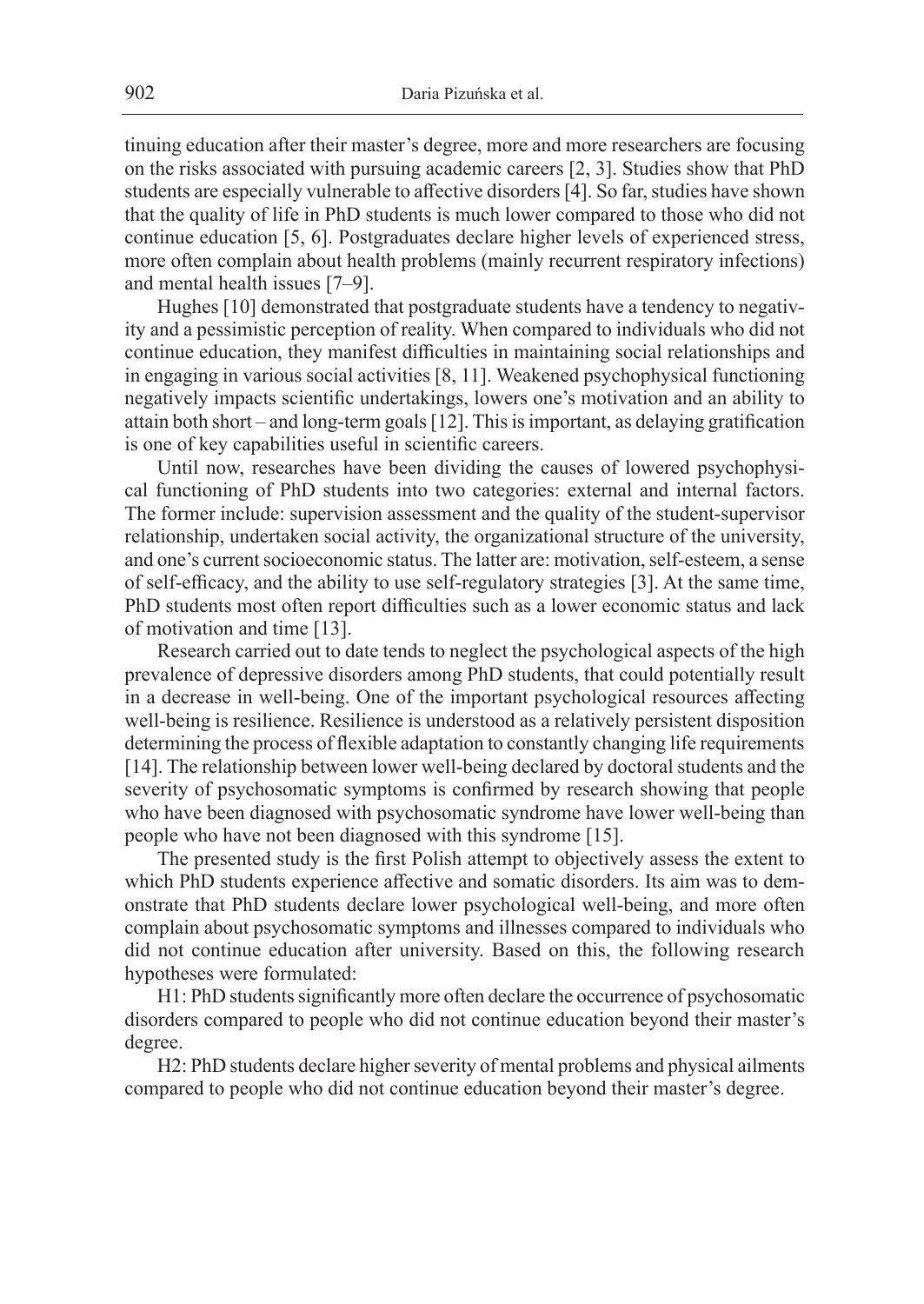# **Study group**

The participants were 135 PhD students and 135 working individuals who held a master's degree but did not continue education at the third-cycle level. The respondents graduated from (master's degree) or were PhD students of various majors and specialties at universities all over Poland. Before starting the study, each person had to agree to participate in the study and was informed about the possibility of resigning from participation at each stage of the study.

Inclusion criteria for PhD students: PhD student status. People who had already obtained a doctoral degree were excluded from the study. Inclusion criteria for comparative group: possession of master's degree, lack of continuity of doctoral and postgraduate studies, any form of employment.

The group of PhD students comprised 87 women and 48 men aged 24 to 50 (age:  $\mu$  = 30.06; *SD* = 5.598). Among those who did not continue education, the same gender distribution and a similar age distribution were secured (age:  $\mu = 30.13$ ; *SD* = 5.113). In the second group, the age ranged from 24 to 48. The results of statistical analysis using Student's *t*-test for independent samples showed no significant difference between the ages in the two groups  $(t = -0.102; p = 0.919)$ . A separate analysis was carried out to compare the ages of male and female respondents (Student's *t*-test for independent samples); no statistically significant differences were found here, either  $(t = 0.353; p = 0.724)$ . The mean age of studied women was  $\mu = 30.18$  with a standard deviation *SD* = 5.113 (age range from 24 to 50 years). The mean age of studied men was  $\mu = 29.94$  with a standard deviation *SD* = 5.134 (age range from 24 to 48 years). The study groups did not differ from each other in the assessment of the current material situation ( $\gamma$ 2 = 3.78,  $p = 0.44$ ) or fertility rate ( $\chi$ 2 = 0.43,  $p = 0.94$ ). In addition, in the recruitment process of doctoral students and people from the comparative group, attempts were made to maintain a proportional distribution of the fields of science they represented (they were classified according to the current division in accordance with the Regulation of the Minister of Science and Higher Education of 20 September 2018 – Figure 1). At a similar average level, the study participants determined the burden they felt: activities related to the preparation of their doctoral dissertation (PhD students) and workload (people with master's degree) (about 6 on a 10-point scale;  $t = -0.67$ ;  $p = 0.50$ ).

# **Methods**

- 1. Researchers' own survey to examine sociodemographic data, economic situation, the presence of symptoms and psychosomatic illnesses. Furthermore, PhD students were asked which year they were in and whether the studies were full – or part-time; they were also asked about their university profile and the perceived workload during the studies. Individuals from the control group were presented with an alternative set of work-related questions. The respondents were also supposed to declare any diseases and psychosomatic illnesses.
- 2. *The General Health Questionnaire* GHQ-28 by D. Goldberg [16] for evaluating mental health in adults. The test consists of 28 items and makes it possible to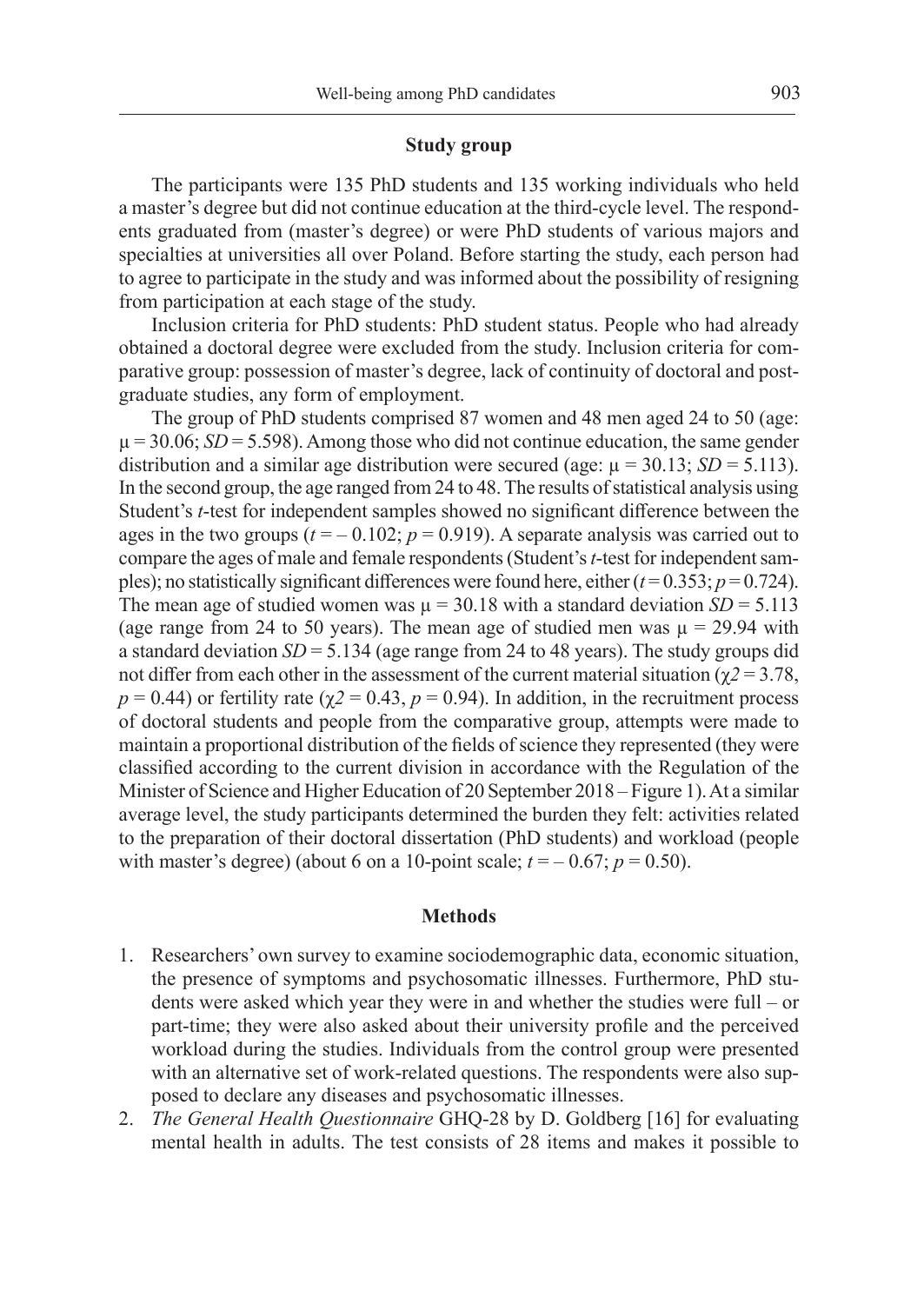

 $\blacksquare$  PhD students  $\blacksquare$  People with master's degree

Figure 1. **Distribution of scientific fields represented by PhD students and people with master's degree**

single out individuals whose mental health has deteriorated, be that in short – or long-term. The questionnaire is made up of four scales: (1) "Somatic symptoms"; (2) "Anxiety and insomnia"; (3) "Dysfunction"; (4) "Depressive symptoms". An overall score (a sum of all scales) can also be calculated – this is a "General welfare index". Lower scores indicate a higher level of psychological well-being.

3. Resiliency Assessment Scale SPP-25 (Polish adaptation – Ogińska-Bulik, Juczyński, 2008) [17] – a 25-item self-descriptive scale consisting of five subscales: (1) "Persistence and determination in action"; (2) "Openness to new experiences and a sense of humor"; (3) "Personal coping skills and tolerance for negative emotions"; (4) "Tolerance for failure and treating life as a challenge"; (5) "Optimistic outlook on life and capacity for self-mobilization". Additionally, the sum of all scales makes up an overall result. The respondents mark their answers on a 5-point scale.

#### **Results**

The statistical analyses were performed with the SPSS 25.0 statistical package. To determine the level of mental well-being in PhD students, we used the analysis of covariance (ANCOVA) with two between-subject factors: group and gender. Because psychological resilience is one of important protective factors in mood disorders [18, 19], we decided to add this variable to the model as a covariate (Table 1).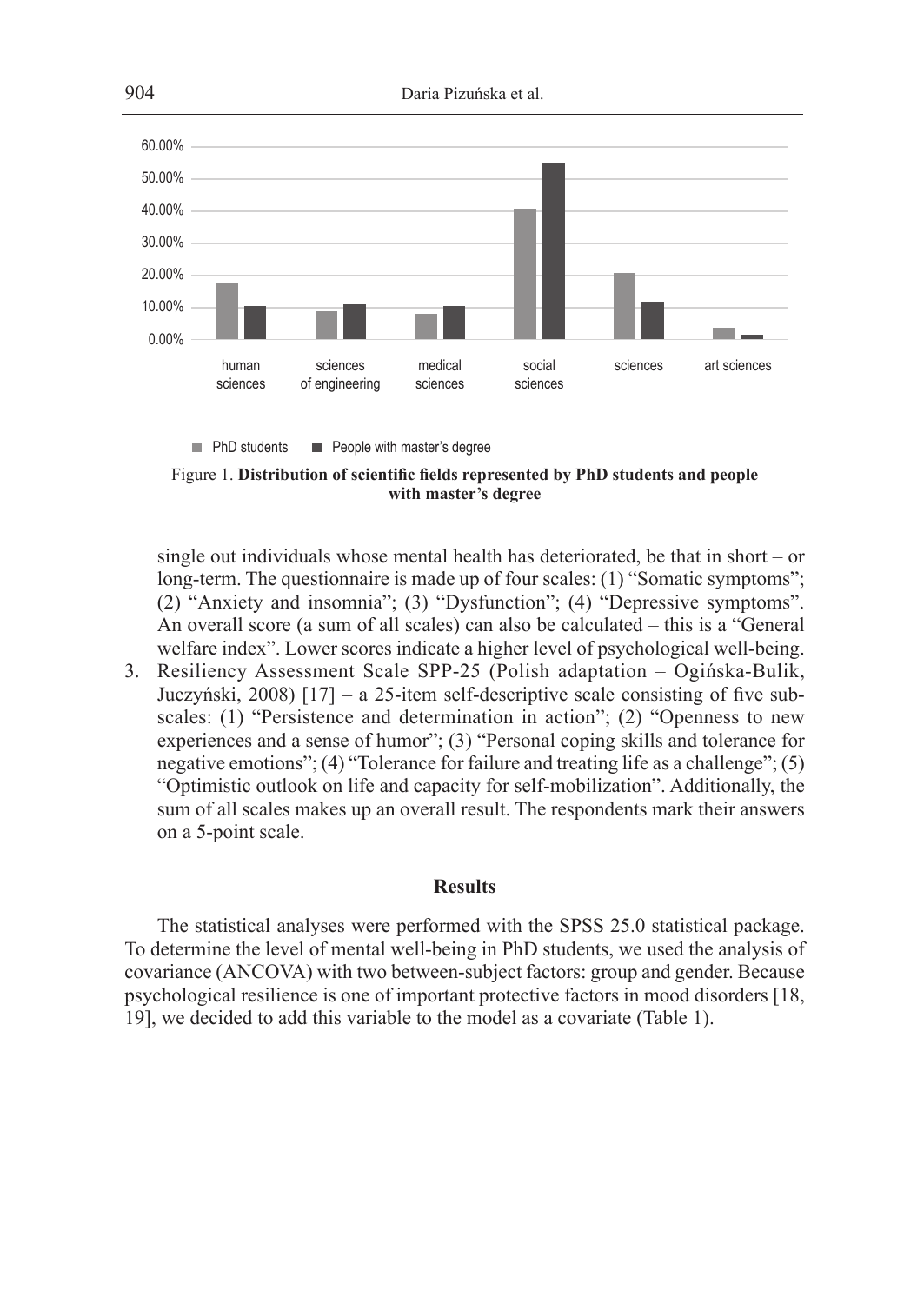|                               | PhD students<br>$(n = 135)$ |           | Comparison group<br>$(n = 135)$ |           |      | р     |
|-------------------------------|-----------------------------|-----------|---------------------------------|-----------|------|-------|
|                               | M                           | <b>SD</b> | M                               | <b>SD</b> |      |       |
| Persistence and determination | 14.19                       | 3.103     | 13.86                           | 3.081     | 0.87 | 0.387 |
| Openness to new experiences   | 15.79                       | 2.868     | 15.50                           | 2.875     | 0.83 | 0.409 |
| Personal coping skills        | 14.36                       | 3.352     | 13.71                           | 3.176     | 1.64 | 0.102 |
| Tolerance for failure         | 14.46                       | 3.131     | 14.24                           | 2.760     | 0.60 | 0.550 |
| Optimistic outlook on life    | 13.18                       | 3.492     | 12.68                           | 3.383     | 1.19 | 0.237 |
| Resilience                    | 71.98                       | 13.408    | 70.00                           | 12.826    | 1.24 | 0.217 |

Table 1. **Resilience subscales – intra-group differences**

M – mean; SD – standard deviation; t – value of Student's t-test; p – level of statistical significance.

The study groups were compared in terms of resilience and its components, using Student's *t*-test for independent groups. It was found that they do not differ statistically significant in terms of resilience  $(t = 1.24; p = 0.217)$  and its components: persistence and determination ( $t = 0.87$ ;  $p = 0.387$ ), openness to new experiences ( $t = 0.83$ ;  $p = 0.409$ ), personal coping skills ( $t = 1.64$ ;  $p = 0.102$ ), tolerance for failure ( $t = 0.60$ ;  $p = 0.550$ , optimistic outlook on life ( $t = 1.19$ ;  $p = 0.237$ ).

The results showed that PhD students display a significantly higher severity of somatic symptoms which are indicative of fatigue and weakness, as well as of physiological manifestations of tension, e.g., headaches, when compared to individuals who did not continue education beyond the master's degree ( $F = 15.622$ ;  $p < 0.001$ ;  $\eta^2$  = 0.051). A higher level of the tested variable was found in women when compared to men ( $F = 14.296$ ;  $p < 0.001$ ;  $\eta^2 = 0.056$ ). The analysis showed no interaction between factors ( $F = 0.081$ ;  $p = 0.776$ ). Fit to the model was  $R^2 = 0.145$ . Figure 2 shows intergroup and inter-gender differences of the "somatic symptoms" variable.

Figure 3 presents differences between PhD students and persons who did not continue education at the doctoral level in terms of anxiety and insomnia. This scale reflects how severe anxiety is and whether or not the respondents experience difficulties sleeping. The analyses showed that PhD students had a greater severity of anxiety and sleep disorders when compared to those who did not decide to follow the route to earn a PhD ( $F = 25.266$ ;  $p < 0.001$ ;  $p^2 = 0.087$ ). Gender differences in terms of "Anxiety and insomnia" can be found  $(F = 6.678; p = 0.01; \eta^2 = 0.025)$ . Women are characterized by higher levels of anxiety and sleep disorders. The interactive effect between the group factor and the gender factor was not statistically significant ( $F = 0.029$ ;  $p = 0.865$ ). The proportion of variance accounted for by the model was  $R^2 = 0.181$ .

The results of analysis concerning dysfunction are presented in Figure 4. When compared to individuals who did not continue education, PhD students appeared to have more difficulties in decision-making and fulfilling everyday duties  $(F = 12.746)$ ;  $p < 0.001$ ;  $\eta^2 = 0.046$ ). A higher level of dysfunction was found in women when compared to men ( $F = 9.176$ ;  $p < 0.003$ ;  $\eta^2 = 0.033$ ). No interactive effect was found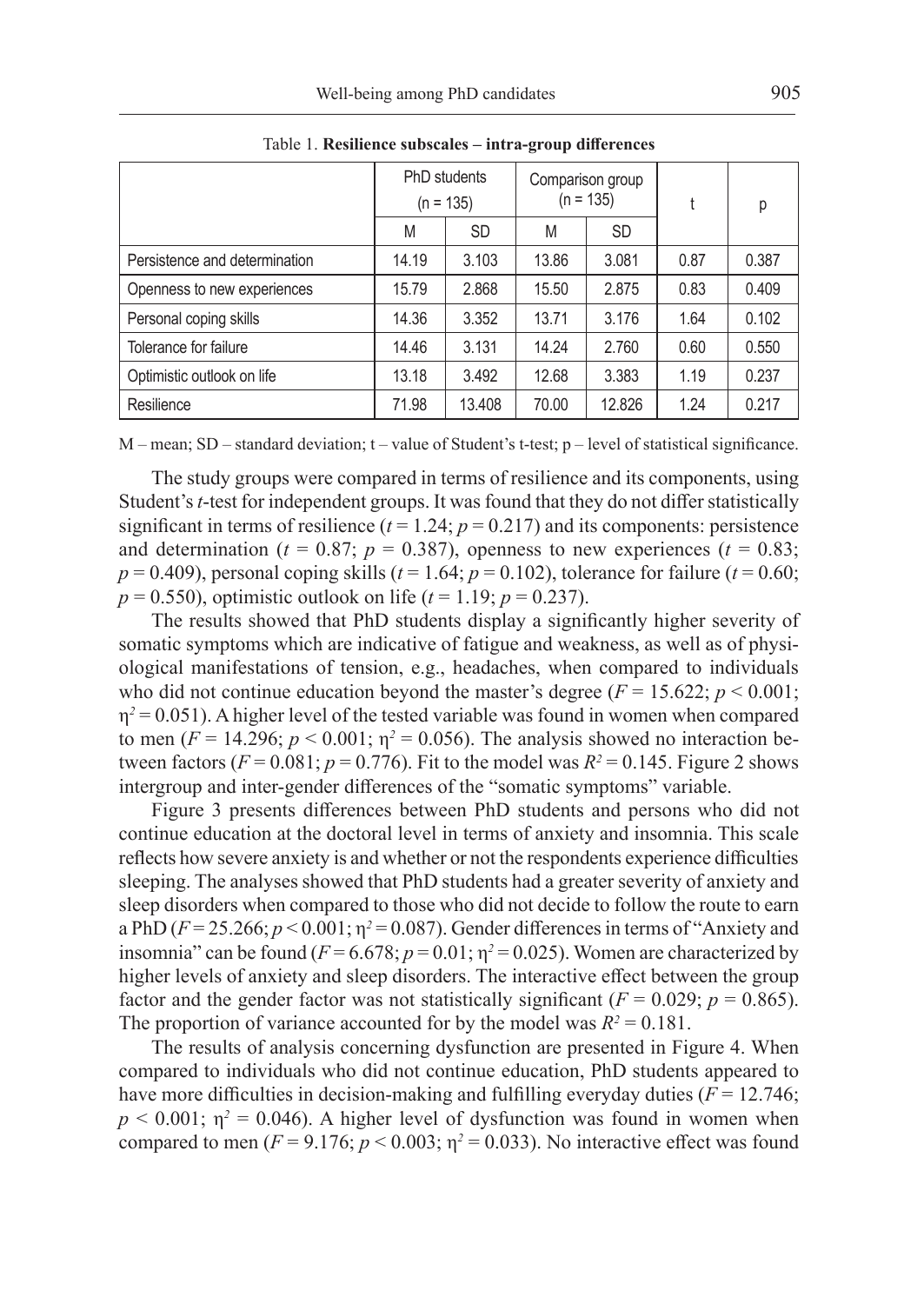

◦ – upper outlier (outlier observation)





◦ – upper outlier (outlier observation)

Figure 3. **Relationship between factors (group and gender) in terms of severity of anxiety and insomnia**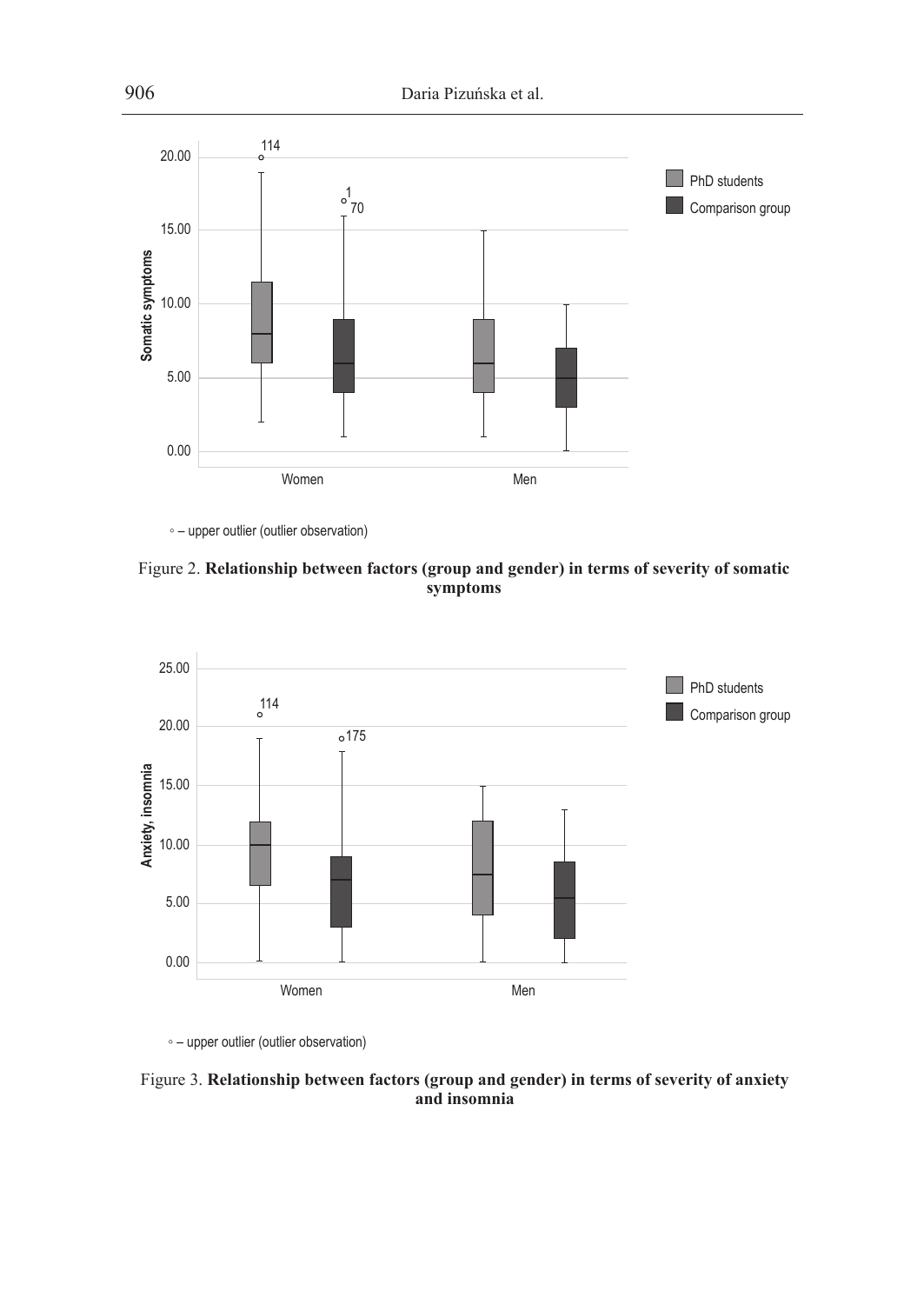between the group and respondents' gender  $(F < 0.001; p = 0.990)$ . 18% of variance of dysfunction can be attributed to the three factors ("group", "gender" and "resilience").

Figure 5 demonstrates the results of the severity of depressive symptoms, conviction of one's worthlessness, as well as suicidal thoughts and plans in both examined groups measured with the "Depressive symptoms" scale (GHQ-28). A higher level of the tested variable was found in PhD students when compared to their peers who did not continue education ( $F = 13.583$ ;  $p < 0.001$ ;  $\eta^2 = 0.049$ ). The results indicate there are no significant inter-gender differences in the levels of depression severity  $(F = 1.331; p = 0.250)$ . No significant interactive effect between the factors was found, either ( $F = 0.033$ ;  $p = 0.855$ ). The coefficient of determination is  $R^2 = 191$ .





#### Figure 4. **Relationship between factors (group and gender) in terms of severity of dysfunction**

The results of an overall welfare index presented in Figure 6 show a significantly higher level of mental health issues among PhD students when compared with individuals who did not continue education at the third-cycle level  $(F = 29.187; p \le 0.001;$  $\eta^2$  = 0.099). Differences between the two genders also proved significant. Women demonstrate lower mental well-being when compared to men  $(F = 11.760; p < 0.001;$  $\eta^2$  = 0.042). No interaction between the group factor and the gender factor was found  $(F = 0.011; p = 0.917)$ . In this model, the percentage of the explained variance was  $26\% (R^2 = 0.257).$ 

In order to compare the prevalence of psychosomatic disorders among PhD students and a group of individuals who did not continue education beyond their master's degree,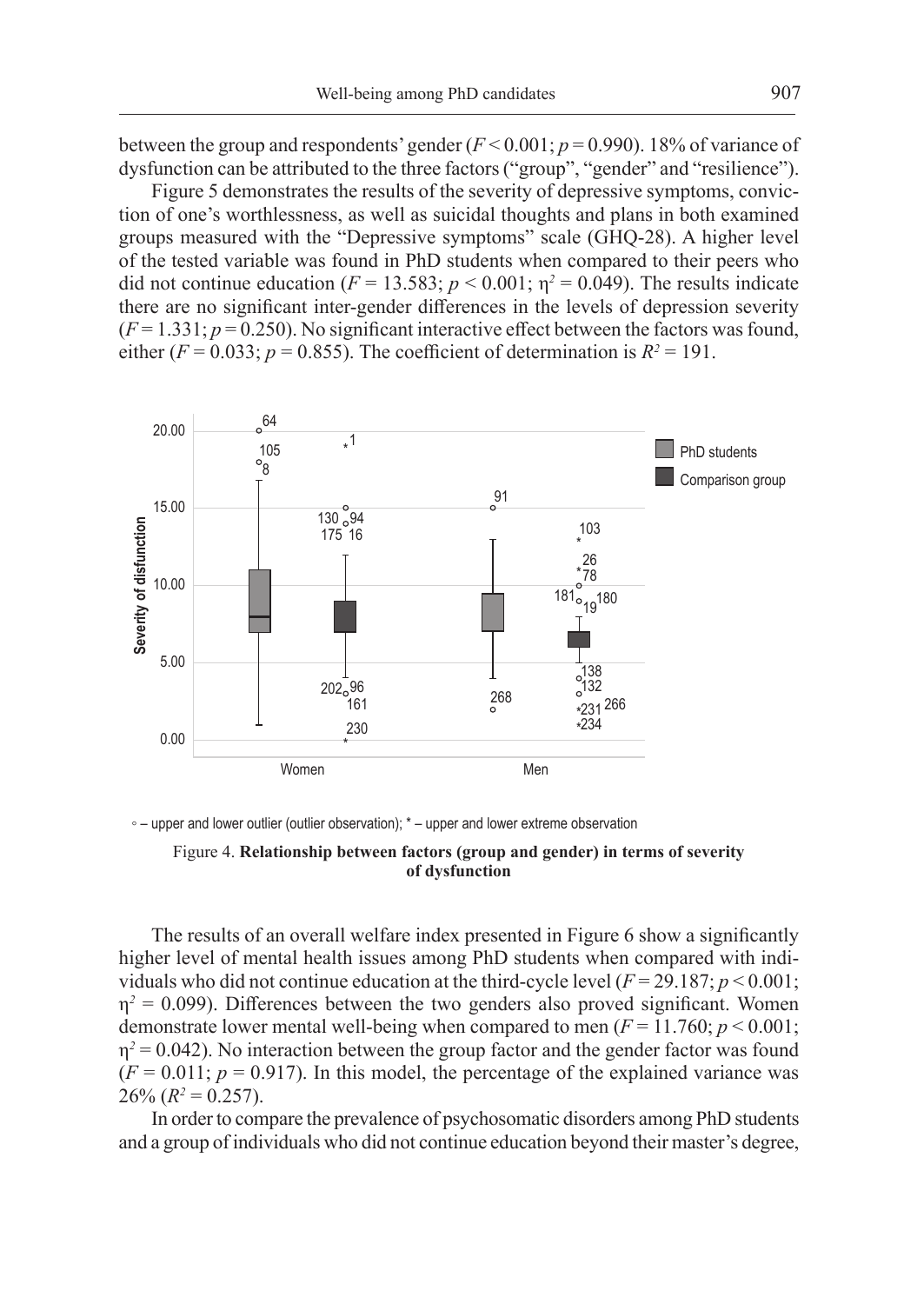

◦ – upper and lower outlier (outlier observation); \* – upper and lower extreme observation

Figure 5. **Relationship between factors (group and gender) in terms of severity of depressive symptoms**

a test of independencewas carried out. Based on that, we were able to demonstrate significant relationships between the occurrence of a disease and a tested group as far as obesity ( $χ² = 4.573$ ; *p* = 0.032) and hypertension ( $χ² = 7.596$ ; *p* = 0.006) was concerned. Compared to the control group, significantly more PhD students admitted having at least one somatic disease ( $\chi^2$  = 5.121; *p* = 0.024). The percentage distribution of the prevalence of psychosomatic diseases in both tested groups is presented in Figure 7.

Figure 8 shows the percentage distribution of the prevalence of psychosomatic ailments in tested groups. Statistical analyses (test of independence) demonstrated that PhD students significantly more frequently suffered from insomnia ( $\chi^2$  = 3.267;  $p = 0.071$ ), chronic fatigue ( $\chi^2 = 7.174$ ;  $p = 0.007$ ) and the reduction in physical activity  $(\chi^2 = 3.199; p = 0.074)$  compared to master's degree holders who did not continue education. PhD students were more likely to experience unreasonable anxiety ( $\chi^2$  = 3.070;  $p = 0.080$ ), have difficulties concentrating ( $\chi^2 = 4.424$ ;  $p = 0.035$ ), and go through panic attacks ( $\chi^2$  = 4.573;  $p$  = 0.032) more often than their peers who did not follow the path to a PhD. However, there was no difference between the two groups in terms of having at least one psychosomatic illness ( $\chi^2$  = 0.026; *p* = 0.872).

In view of significant differences in terms of experienced mental well-being between PhD students and individuals who did not continue education beyond their master's degree, we decided to establish whether the former are significantly more likely to be at risk of having mental illnesses than the latter. As a cut-off point, we used 40 points on four-point scale (0-1-2-3). It was found that 21.5% of postgraduates' scores and 8.1% of control subjects' scores indicated poor mental condition. The results of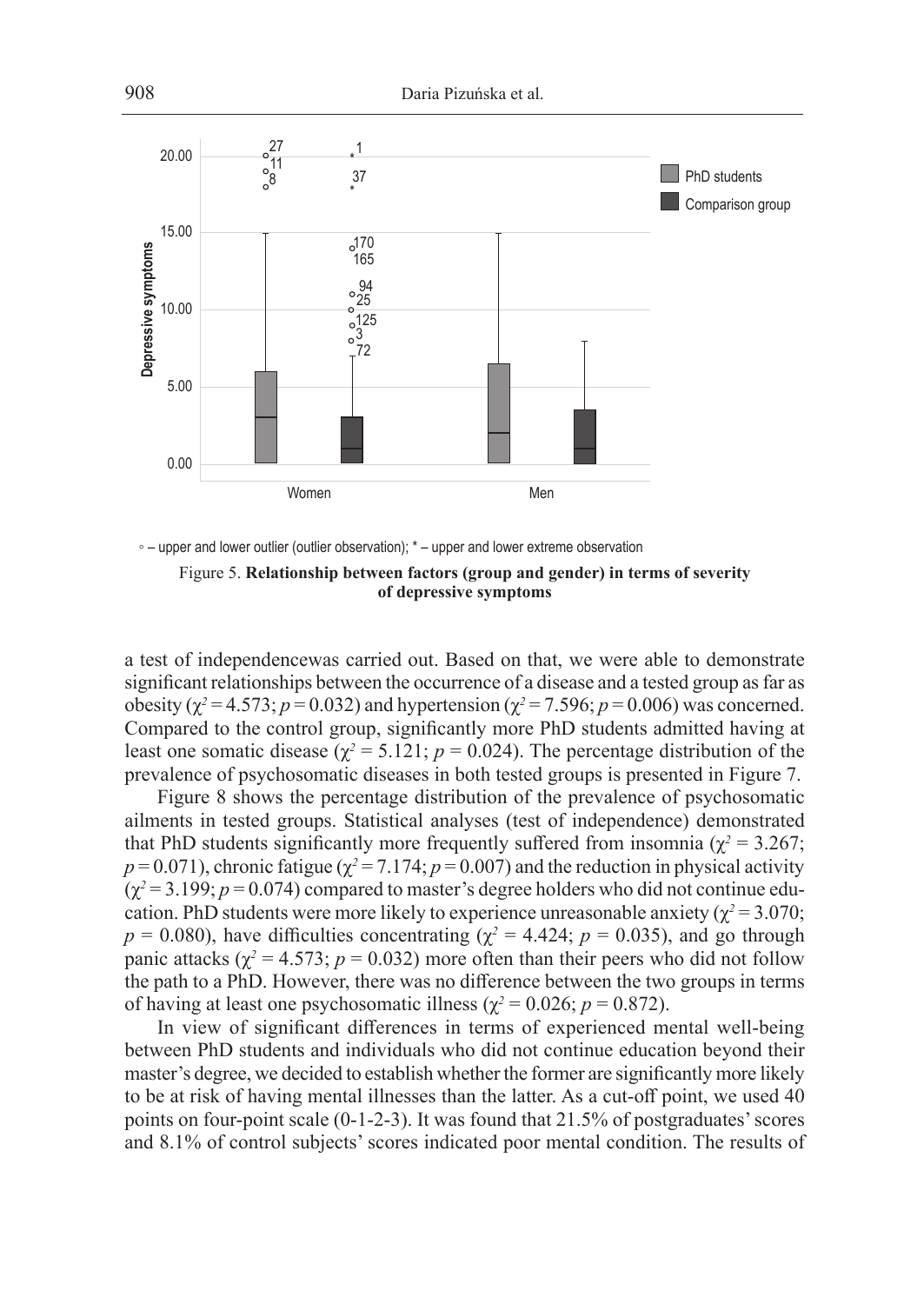

◦ – upper outlier (outlier observation)





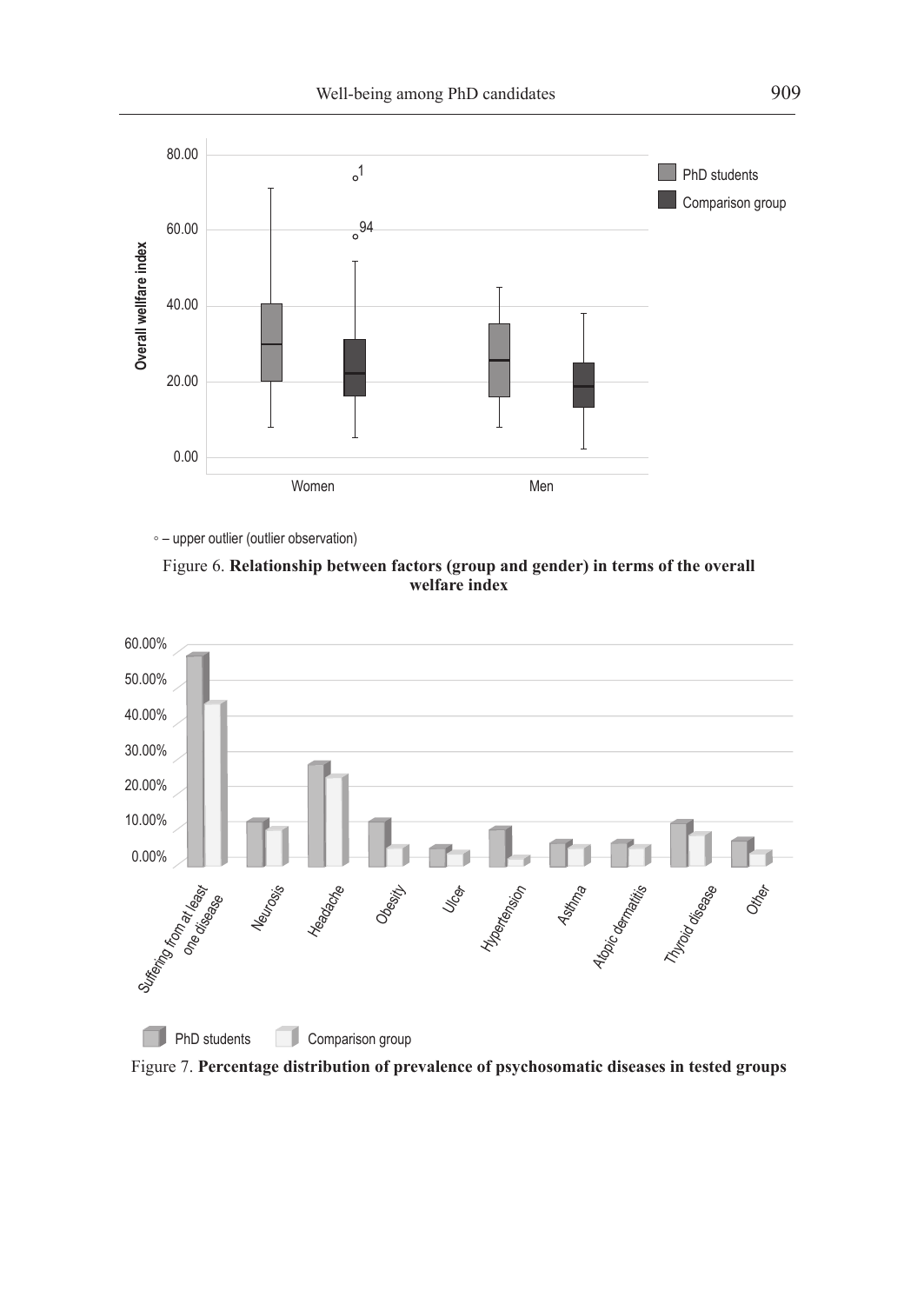statistical analyses (test of independence) showed that PhD students were twice more likely to be at risk of experiencing mental issues when compared to their peers who did not continue education ( $\chi^2 = 9.501$ ;  $p = 0.002$ ;  $\varphi = 0.188$ ).



Figure 8. **Percentage distribution of prevalence of psychosomatic symptoms in tested groups**

## **Discussion of results**

The empirical material gathered for this study proves that in the study group PhD students report significantly lower levels of general well-being than individuals who decided not to study at the third-cycle level. One reason for this, hinted at in international research on postgraduates, is the specific nature of PhD studies as they promote competition between participants, students are frequently evaluated, there are expectations of scientific and organizational activity – while at the same time students' status in the academic community is low [20, 21]. Additional stressors include a lack of permanent employment and the uncertain future of academic careers, a feeling of lack of support from supervisors/promoters, as well as the burden of having to fulfill other social roles [22]. This last factor, the necessity to reconcile various social roles – that of a student, employee, spouse, and parent – may be of special importance when we consider the lower overall well-being declared by female rather than male PhD students; this supports the results of studies conducted among postgraduates in Sweden [23].

Moreover, based on the obtained results, we can conclude that PhD students from the study group are characterized by significantly higher levels of somatic symptoms indicative of fatigue and body weakness, as well as of physiological manifestations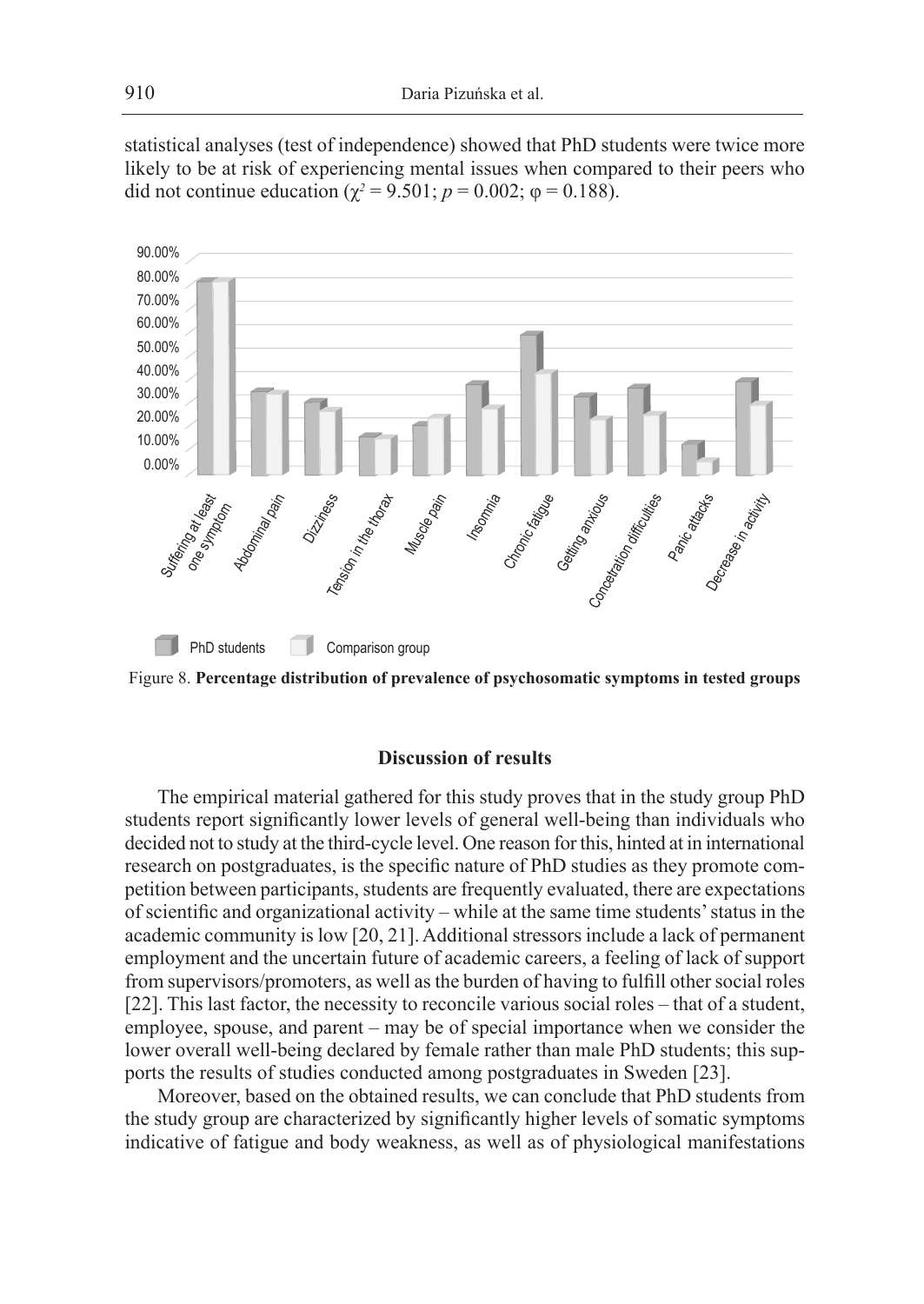of tension (e.g., headaches). An illness is called psychosomatic if its etiology, course and therapy are determined by factors of psychological (mainly emotional) and sociocultural nature (pressures and environmental challenges) [24]. Further attention is drawn to their biological component, despite the fact that research on the genetic background of psychosomatic illnesses and diseases has failed to yield consistent results [25]. The relationship between the reported lower well-being in PhD students and the severity of psychosomatic symptoms (manifestations) is supported by studies showing that individuals diagnosed with psychosomatic syndrome are characterized by lower levels of well-being compared to those in whom this syndrome has not been identified [26]. A higher incidence of illnesses and/or diseases among students than in the general population implies the importance of psychological stressors associated with the learning process in how these disorders emerge and progress [27]. The few conducted studies on the frequency and severity of psychosomatic symptoms (disorders) in students [28] at various educational levels are consistent with our findings that PhD students more often report sleeping problems, headaches and chronic fatigue compared to master's degree holders who decided not to pursue an academic career.

Finally, PhD students from the study group significantly more often declare depressive symptoms when compared to the control group – this is consistent with other pieces of research [29]. At the third-cycle level of education, both male and female participants report higher severity of depressive symptoms, a heightened sense of their worthlessness, as well as they report suicidal thoughts and plans. The study demonstrated no inter-gender differences in terms of depressive symptoms, which contradicts the results of epidemiological studies proving that women are more susceptible to depressive disorders than men [30]. This regularity has not been found in other research conducted among Polish students at the bachelor's and master's level [31]. Social changes resulting in a transformation of cultural patterns of femininity and masculinity can possibly explain why the prevalence of mood disorders in both genders has been leveling out.

Depressive disorders (especially the so-called major depression) can considerably affect one's cognitive functioning; most often, this takes the form of slowing down and impairments in executive functions and working memory [32]. Cognitive dysfunction can result in a bad mood even after typical depressive symptoms have subsided [33]; the persistent deficits significantly disrupt psychosocial functioning of the patients – this can translate into PhD students permanently experiencing the stress of being unable to achieve satisfactory results in scientific work. It may be that yet another consequence of depressive disorders in PhD students are their declared difficulties in making decisions and performing day-to-day tasks. International studies [34, 35] indicate that the anxiety, stress, exhaustion, and loss of interest that PhD students experience makes about half of them (43–56%) consider giving up their studies.

The presented study is the first ever Polish project to explore the subject of well-being and somatic symptoms in the third-cycle level students. Limitations of this pilot study are associated with a relatively small-sized sample and under-representation of various types of universities allowing conclusions to be drawn only for the studied group of PhD students. However, considering the obtained data, further studies should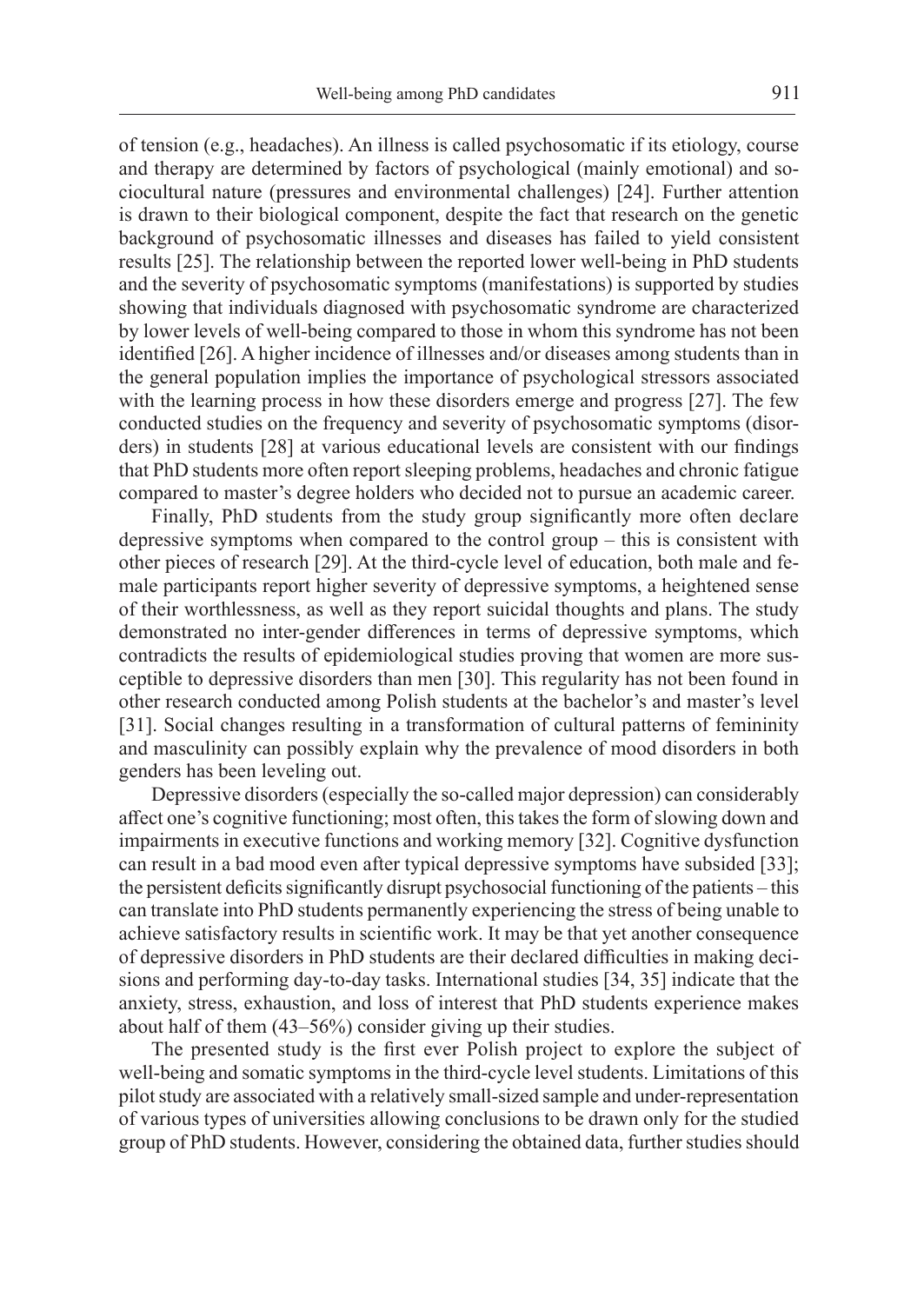utilize a larger and more diverse study group, allowing for epidemiological analysis of the prevalence of somatic symptoms and depressive disorders among third-cycle students. A more accurate estimate of the indicated disorders could be an important voice in the discussion on the protection of mental health of PhD students as well as academic staff.

The method of recruitment should also be indicated among limitations of the presented study – due to the voluntary selection, the conclusions should be carefully generalized to the entire population of PhD students.

The use of self-description methods can also be a limitation. However, both the Polish adaptation of *the General Health Questionnaire* GHQ-28 and *the Resilience Measurement Scale* SPP-25 have good psychometric properties. The reliability of the overall GHQ-28 (Cronbach's α) score is 0.93 for a sample of healthy, professionally active people who have not been under psychiatric care; the results of the reliability index (Cronbach's α) for individual factors are also satisfactory (0.86; 0.88; 0.77; 0.85, respectively). The SPP-25 reliability measured by Cronbach's  $\alpha$  is 0.89; the absolute stability measured by retest after four weeks is 0.85.

# **Conclusions**

- 1. PhD students that were participants of the study have significantly lower overall well-being compared to those who did not continue their education beyond the master's degree.
- 2. PhD students that were participants of the study demonstrate significantly higher dysfunction, more severe somatic symptoms, anxiety, and sleeping difficulties.
- 3. Compared to master's degree holders, individuals studying at the PhD level participants of this study – also present more severe depressive symptoms.

# **References**

- 1. Organization for Economic Cooperation and Development (OECD). *Students enrolled by type of institution* [Statistics tables]. 2013. http://stats.oecd.org.
- 2. Kessler RC, Berglund P, Demler O, Jin R, Koretz D, Merikangas KR et al. *The epidemiology of major depressive disorder: results from the national comorbidity survey replication*. JAMA. 2003; 289(23): 3095–3105.
- 3. Sverdlik A, Hall NC, McAlpine L, Hubbard K. *The PhD experience: A review of the factors influencing doctoral students' completion, achievement, and well-being*. Inter. J. Doctoral Stud. 2018; 13: 361–388.
- 4. Hyun JK, Quinn BC, Madon T, Lustig S. *Graduate student mental health: Needs assessment and utilization of counseling services*. J. College Student Develop. 2006; 47(3): 247–26.
- 5. Kernan W, Bogart J, Wheat ME. *Health-related barriers to learning among graduate students*. Health Educ. J. 2011; 111(5): 425–445.
- 6. Wyatt T, Oswalt SB. *Comparing mental health issues among undergraduate and graduate students*. Am. J. Health Educ. 2013; 44(2): 96–107.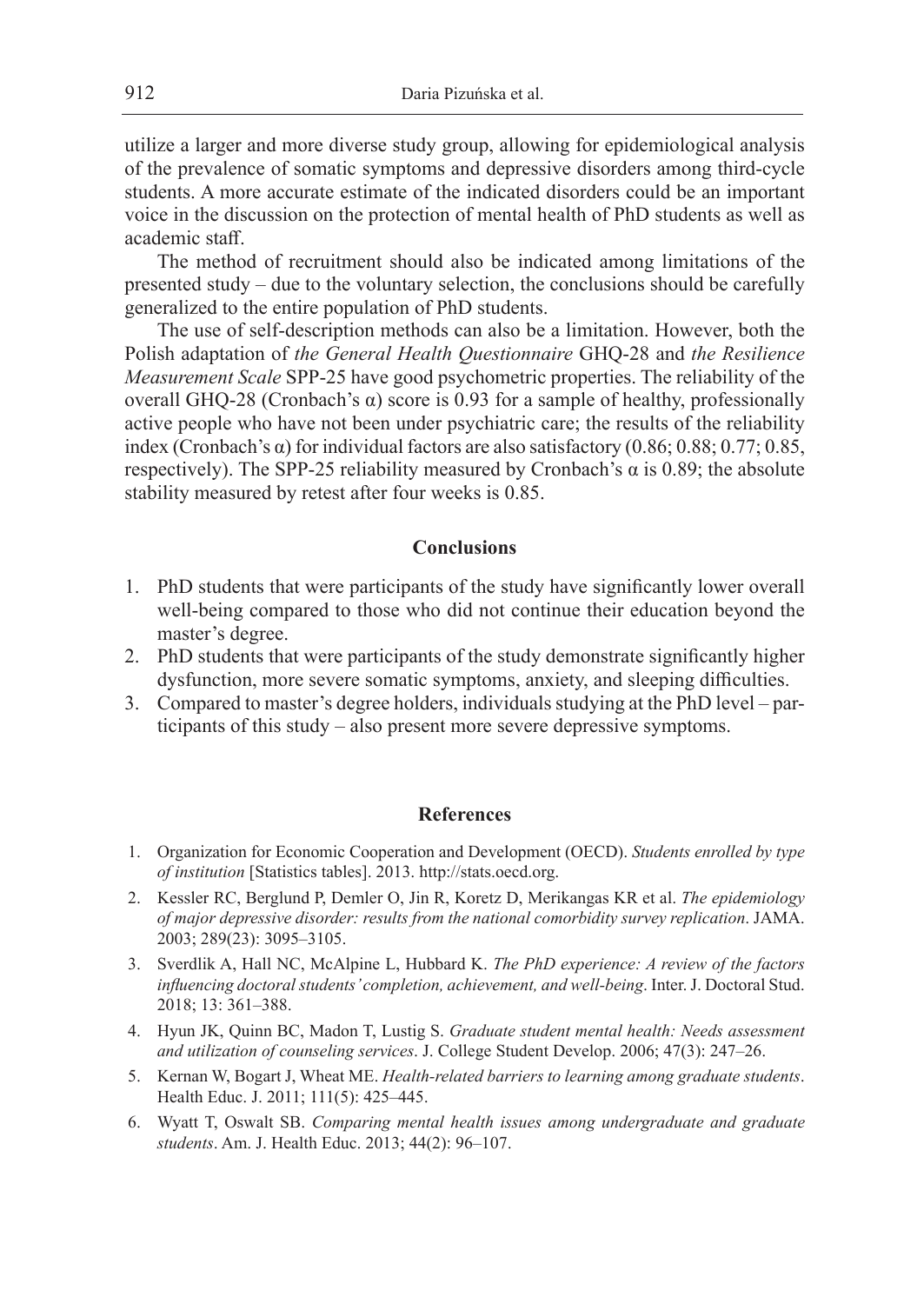- 7. Virtanen V, Taina J, Pyhältö K. *What disengages doctoral students in the biological and environmental sciences from their doctoral studies?* Studies in Continuing Education. 2006; 39(1): 71–86.
- 8. Juniper B, Walsh E, Richardson A, Morley B. *A new approach to evaluating the well-being of PhD research students*. Assess. Eval. High. Educ. 2012; 37(5): 563–576.
- 9. Pallos H, Yamada N, Okawa M. *Graduate student blues: The situation in Japan*. J. College Stud. Psychother. 2005; 20(2): 5–15.
- 10. Hughes C. *Pleasure, change and values in doctoral pedagogy*. Stud. High. Educ. 2011; 36(6): 621–635.
- 11. Wellington J, Sikes P. *"A doctorate in a tight compartment": Why do students choose a professional doctorate and what impact does it have on their personal and professional lives?* Stud. High. Educ. 2007; 31(6): 723–734.
- 12. Tanaka M, Watanabea Y. *Academic and family conditions associated with intrinsic academic motivation in Japanese medical students: A pilot study.* Health Educ. J. 2012; 71(3): 358–364.
- 13. Gardner SK. *Fitting the mold of graduate school: A qualitative study of socialization in doctoral education*. Innovat. High. Educ. 2008; 33(2): 125–138.
- 14. Block J, Block J. *The role of ego-control and ego-resiliency in the organization of behavior*. In: Collins WA, editor. *Development of cognition, affect and social relations: The Minnesota symposia on child psychology*, t. 13. Hillsdale, NJ: Erlbaum; 1980. P. 39–101.
- 15. Grant L, Kinman G. *Enhancing wellbeing in social work students: Building resilience in the next generation*. Soc. Work Educ. 2012; 31(5): 605–621.
- 16. Goldberg D, Makowska Z, Merecz D, Williams P. *Mental health assessment on the basis of David Goldberg questionnaires. Manual for users of the GHQ-12 and GHQ-28 questionnaires*. Lodz: Institute of Occupational Health; 2001.
- 17. Ogińska-Bulik N, Juczyński Z. *A resilience measurement scale: SPP-25*. Psychological News. 2008; 3: 39–55.
- 18. Block J, Kremen AM. *IQ and ego-resiliency: Conceptual and empirical connections and separateness*. J. Pers. Soc. Psychol. 1996; 70(2): 349–361.
- 19. Letzring TD, Block J, Funder DC. *Ego-control and ego-resiliency: Generalization of a 55 selfreport scales based on personality descriptions from acquaintances, clinicians and self*. J. Res. Pers. 2005; 39(4): 395–422.
- 20. Kurtz-Costes B, Andrews Helmke L, Ülküu-Steiner B. *Gender and doctoral studies: The perceptions of Ph.D. students in an American university*. Gend. Educ. 2006; 18(2): 137–155.
- 21. Mays TL, Smith BT. *Navigating the doctoral journey*. J. Hosp. Librariansh. 2009; 9(4): 345–361.
- 22. Martinez E, Ordu C, Della Sala MR, McFarlane A. *Striving to obtain a school-work-life balance: The full-time doctoral student*. International Journal of Doctoral Studies. 2013; 8: 39–59.
- 23. Schmidt M, Umans T. *Experiences of well-being among female doctoral students in Sweden*. Int. J. Qual. Stud. Health Well-being. 2014; 9: 1–13.
- 24. Tylka J. *Psychosomatic approach to explaining the whys and establishing methods of health disorders therapy*. Family Medicine & Primary Care Review. 2010; 12(1): 97–103.
- 25. Finan PH, Tennen H, Thoemmes F, Zautra AJ, Davis MC*. Ambulatory monitoring in the genetics of psychosomatic medicine*. Psychosom. Med. 2012; 74(4): 349–355.
- 26. Mangelli L, Semprini F, Sirri L, Fava GA, Sonino N. *Use of the Diagnostic Criteria for Psychosomatic Research (DCPR) in a community sample*. Psychosomatics. 2006; 47(2): 143–146.
- 27. Koić O, Filaković P, Veljko-Đorđević V, Koić E, Požgain I, Laufer D. *Psychosomatic disorders in secondary school students in Osijek*. Acta Clin. Croat. 2002; 43(3): 257–267.